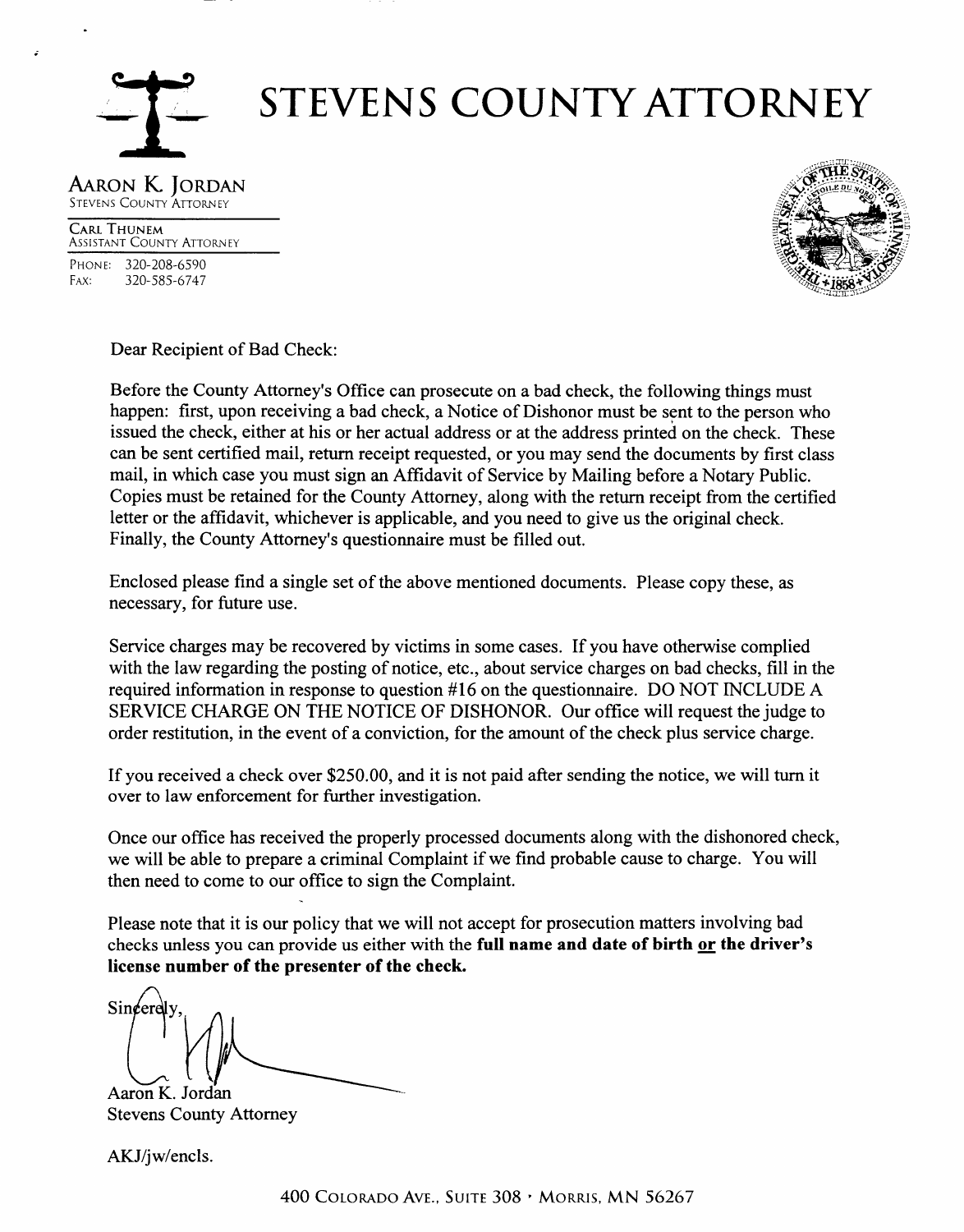## **NOTICE OF DISHONOR**

| TO: |   |
|-----|---|
|     |   |
|     | ٠ |

(Date)

|                      |                                      | This letter is to inform you that we have received a check in the amount of \$ |            | written |
|----------------------|--------------------------------------|--------------------------------------------------------------------------------|------------|---------|
| by you on the day of |                                      |                                                                                | . drawn on |         |
|                      | which check has been returned marked |                                                                                |            |         |

Minnesota law provides that you are to be given an opporfunity to pay the check within five (5) business days of mailing of this letter. Failure to do so may result in you being charged with a misdemeanor under Minnesota Statutes §609.535, punishable by a fine of up to \$1,000 and/or imprisonment of up to 90 days, if the face amount of the check(s) is \$250.00 or less. If the face amount of the check(s) is more than \$250.00 but not more than \$500.00, you may be charged with a gross misdemeanor, punishable by a fine of up to \$3,000.00 and/or imprisonment of up to one year. If the face amount of the check(s) is more than \$500.00, you may be charged with <sup>a</sup> felony, punishable by a fine of up to \$10,000.00 and/or imprisonment of up to five years.

You may remit cash, certified check, cashier's check or money order to us within the 5-business-day period ending [1]. If you fail to pay,  $\begin{array}{c} \hline \end{array}$  If you fail to pay, the bank will be authorized to release information relating to your account to us, to law enforcement, and/or to the prosecuting authority.

The only possible way to avoid criminal prosecution is to remit the money within the 5-businessday period. Payment after the 5-business-day period may not cause a dismissal of the criminal complaint.

Sincerely,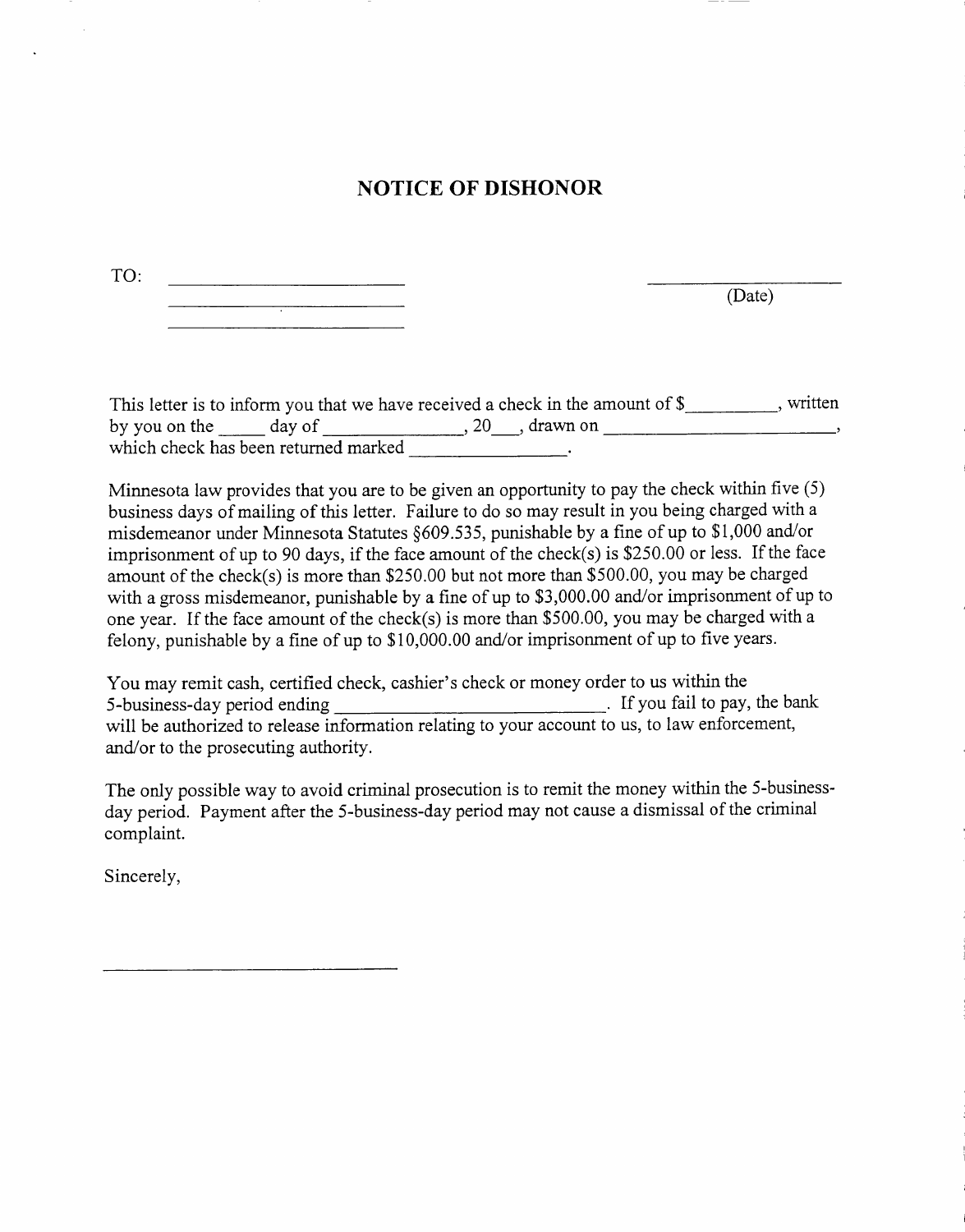## AFFIDAVIT OF SERVICE BY MAILING

| STATE OF MINNESOTA |                                                                                                                                                         |
|--------------------|---------------------------------------------------------------------------------------------------------------------------------------------------------|
| COUNTY OF          | SS.                                                                                                                                                     |
|                    | , being first duly sworn, deposes and says that                                                                                                         |
| on                 | , 20 , he/she served the attached NOTICE OF NONPAYMENT                                                                                                  |
| OR DISHONOR upon   | , by placing a true and correct<br><u> 1980 - Jan Stein Stein Stein Stein Stein Stein Stein Stein Stein Stein Stein Stein Stein Stein Stein Stein S</u> |
|                    |                                                                                                                                                         |

copy thereof in an envelope addressed as follows:

 $\ddot{\phantom{1}}$ 

(which is the address printed on the check) and depositing the same, with postage prepaid, in the

United States mail at \_\_\_\_\_\_\_\_\_\_\_\_\_\_\_\_\_\_\_\_\_\_\_, Minnesota.

Swom to and subscribed before me

this  $\_\_$  day of  $\_\_$ , 20 $\_\_$ .

Notary Public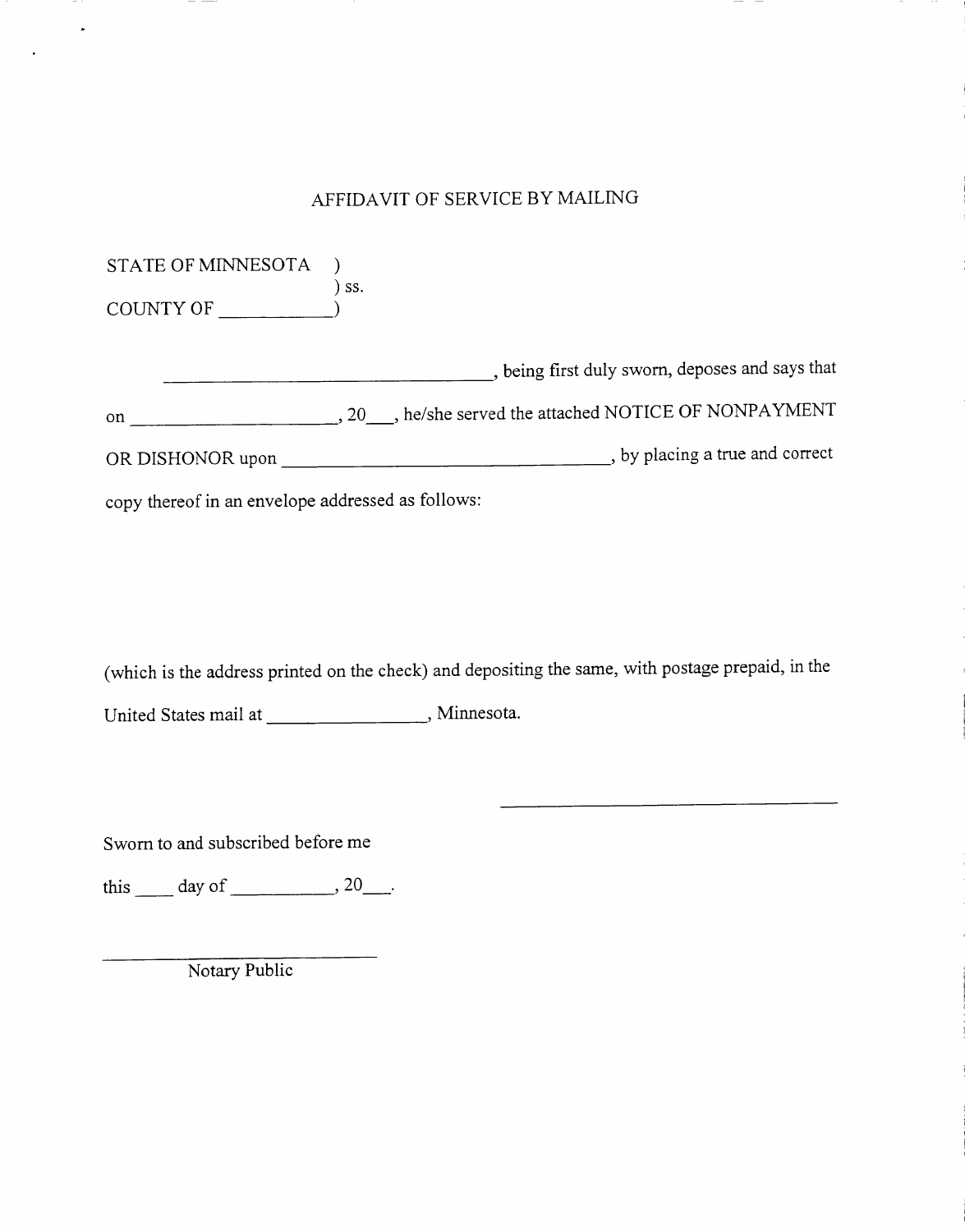Before the City/County Attorney will issue a Complaint for a worthless check charge, the following questions must be answered:

#### ANSWER EVERY OUESTION:

 $\mathcal{L}^{\mathcal{L}}$ 

- Who in your employ took the check? 1
- Was the check written to pay a past debt?  $2<sup>1</sup>$ 
	- a. If so, what debt?
- Was the party who signed the check the same person who presented the check to you? - )
- When was the check written? 4
- Is the address on the check (if there is one) the best known current address of the issuer of the check? 5
	- a. If not, please indicate the issuer's present address:
- Was the check written in the City of Morris? 6
	- a. If not, where was it written?
- Was the check written to cover a prior bad check? 7
	- a. If so, what check?
- Has the issuer of the check made any agreement to make the check good and/or made partial restitution to you? If yes, please detail that agreement and/or restitution. 8
- g. Has the check been sent to collections? If yes, please detail the collections efforts.
- 10. Were you or your employee told the check was no good at the time it was issued?
- 11 Was the check post-dated?
- 12. Were you or your employee asked to hold the check before depositing it?
- 13. Has any dispute over the quality of the goods or services furnished or performed by yourself, your company or employee arisen in connection with the transaction for which the check was written? If yes, please explain.
- 14. When was the check flrst deposited for payment?
- 15. Has the check, or any part of the check been paid?
- 16. In general terms, what was the check issued for? (E.g., payment of groceries, payment of gasoline, for professional services rendered, to pay a bill for goods or services previously rendered; also indicate if change was received in addition to the service or merchandise, if you know.)
- 17. Do you post notice of a service charge on returned checks? If so, what is the charge?